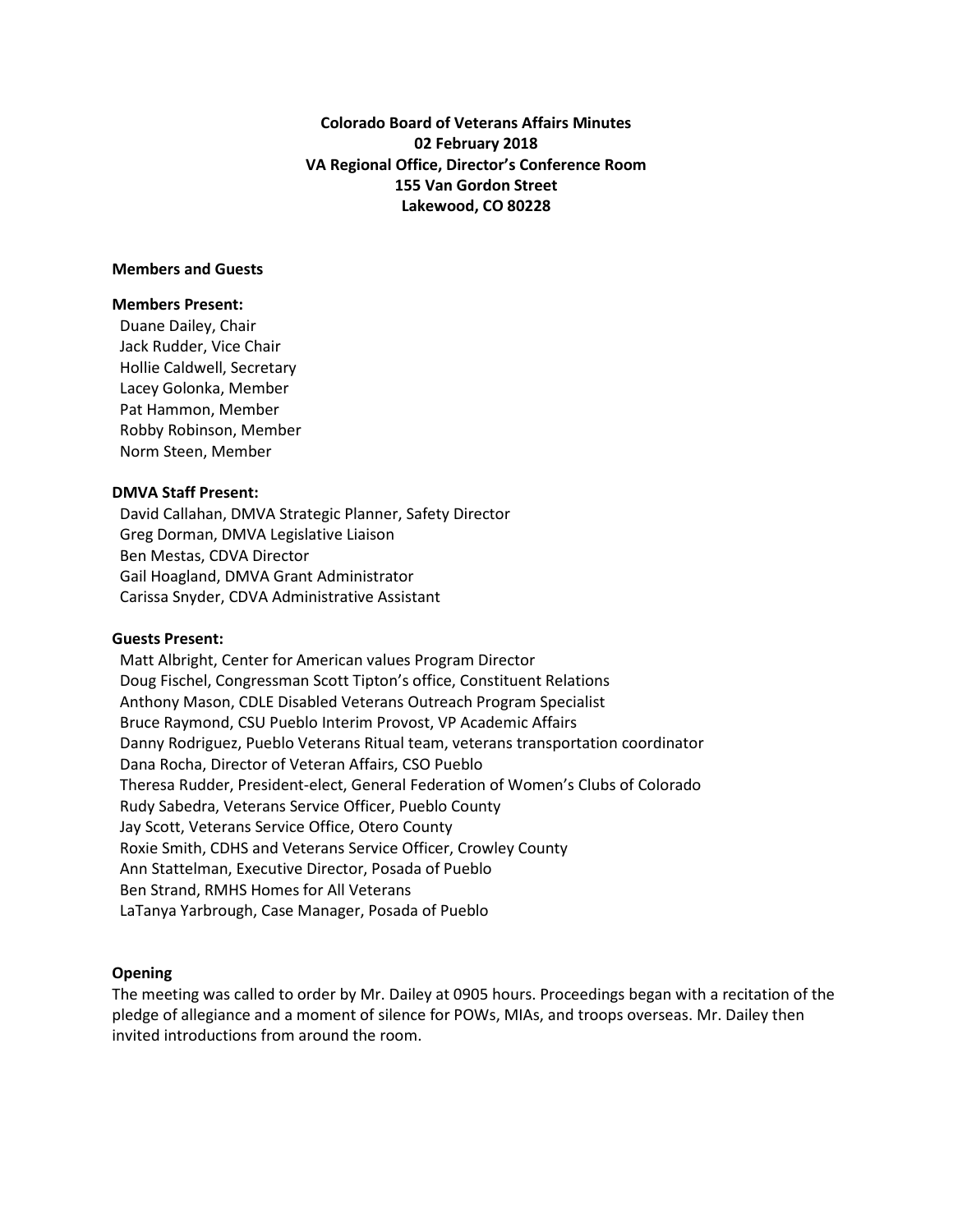Mr. Dailey then introduces Ms. Rocha, who helped to coordinate the meeting and secured the meeting space. He greeted all in attendance and the Board members identified themselves for the record and for the benefit of the guests.

# **Approval of Minutes**

Ms. Hammon requested that amended drafts of meeting minutes be numbered to simplify the identification of each draft. This request was so noted. Ms. Hammon then moved that the January minutes be approved as submitted. The motion was seconded by Mr. Steen and carried.

# **Board Member Comments**

Ms. Golonka reported that recent statistics from the Arapahoe/Douglas County Workforce Task Force indicate that veteran unemployment in Colorado is lower than the national average. The current rate of veteran unemployment in Colorado is 1.8%-2.0%, whereas the national rate is 3.0%-4.0%.

Ms. Caldwell thanked the community for the opportunity to hold the meeting in Pueblo.

Ms. Hammon served on the Senator Michael Bennett's selection panel for nominees to service academies. A reception for the nominees is scheduled for 03 February. The advisory committee for the western slope one source has decided to officially call the new facility the Western Region One Source. Construction is scheduled to begin in early summer with a target opening date on January 2019. Recruitment and selection of the resources to be housed there is ongoing. The location is approximately two blocks from the Grand Junction VAMC and the VAMC is considering providing shuttle service. The Glenwood Springs Veteran Resource Center is open five days a week from 08:00 a.am. -05:00 p.m., with paid staff two days a week and at other times staffed by volunteers. Coffee and doughnuts are available on Thursdays. Volunteers of America is available at the center one day a week and the veterans service officer from Garfield County is there twice a week.

Mr. Steen was the keynote speaker for the Veterans Appreciation breakfast in Florissant on 20 January. He reported that HR 4557 does not have much support, but another bill affecting veterans is S.2193, the Caring for Veterans Act. This bill would modify the health care location choices available to veterans by basing eligibility not on distance but on the services needed. Recent statistics presented to the Peak Military Care network indicate that the Colorado Springs CBOC saw an increase in patients from 25,122 in 2015, to 29,728 in 2016 and more than 30,761 in 2017. Approximately 15% of scheduled appointments are no-shows. The VA's Suicide Data Report shows approximately 22 veteran suicides occur per day with approximately 14 of those22 veterans were not registered with the VA in order to receive care. Addition enrollment is needed but the long waiting times have been a complication. The goal is to have new primary care appointments scheduled within 30 days.

Mr. Robinson will attend the meeting of SVCLC Commission scheduled for 09 February at Fitzsimons. He will attend the resident advisory council meeting at Fitzsimons scheduled for 07 February. He attended Military and Veterans Appreciation Day at the state capitol on 26 January. The CLC in Rifle is particularly hopeful that that new legislation will allow them to hire staff with exemption from state personnel rules regarding salary ranges.

Mr. Rudder said that a recent summit in regard to veterans suicide, it was brought to his attention that that the most at-risk age groups in Vietnam-era veterans. Colorado's suicide rate among this population is twice the national average, and in the San Luis Valley the rate is even higher. There is a nurse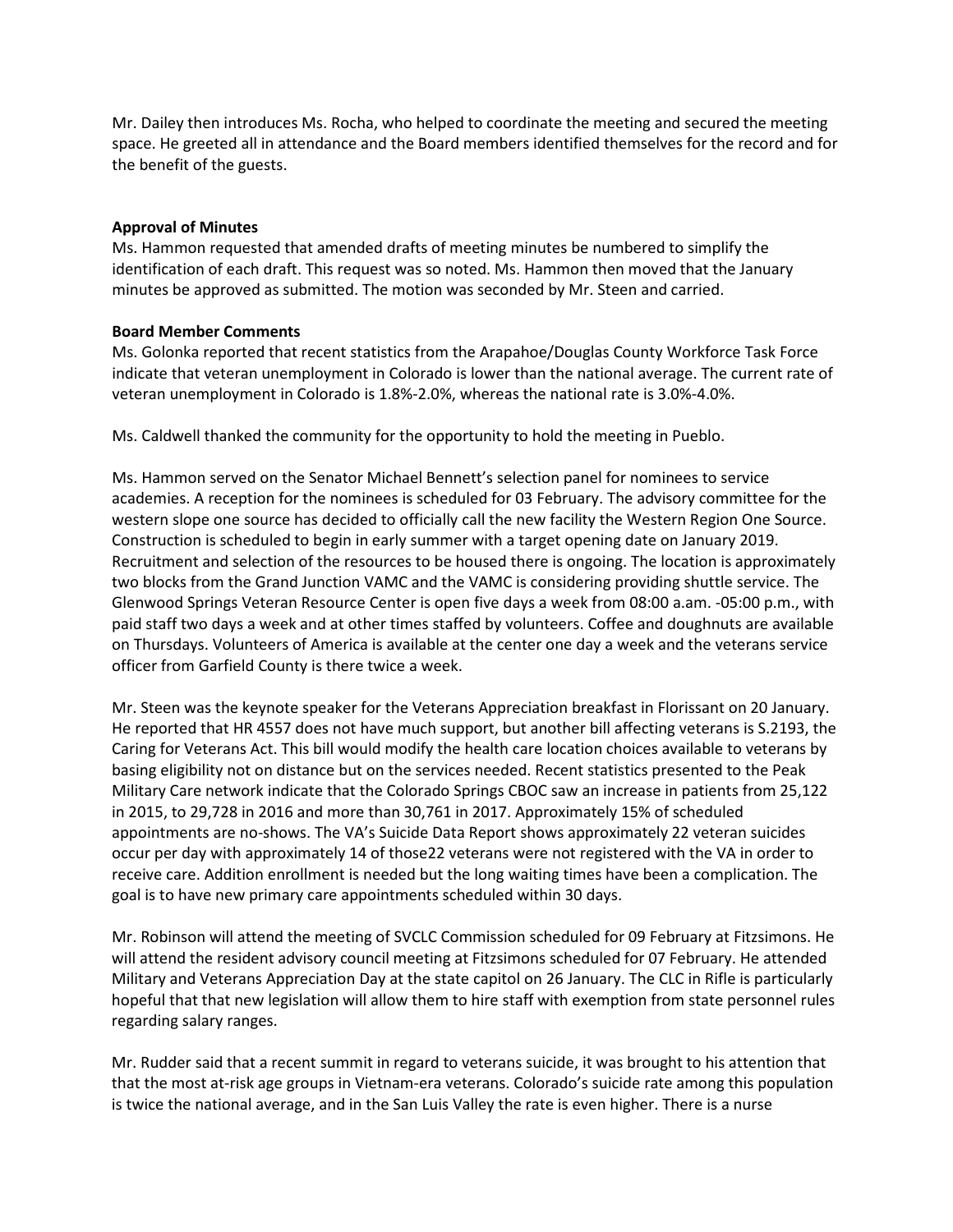practitioner available at the Alamosa CBOC and that is working well, but additional access to health care is still a pressing need.

Mr. Dailey also attended the Military and Veterans Appreciation Day event on 26 January. A Veterans Town Hall is scheduled to be held in Frisco on 18 April with another on 19 April in Kremmling. VHA, home loans, and the vet center are all expected to be represented.

## **Public Comments**

Mr. Mason informed the group that CDLE and its veteran employment specialists can help veterans with challenges to employment such as education and accessibility.

Mr. Fischel extended greeting from Congressman Tipton. His office works closely with the Pueblo County Veteran Service Office assisting with claim status inquiries, particularly regarding appeals, and discharge upgrades.

Mr. Sabedra acknowledged the partnership with congressman's office and also with Posada of Pueblo, which offers aid to veterans through the Veterans Assistance Grant. He said that the recent Stand Down underscored the increasing number of homeless veterans in the area since 2014, having grown from approximately 25 to more than 70.

Ms. Stattelman said that data from their Homeless Management Information System indicates that Medicaid expansion has been one of the reasons for in the increasing population in the Pueblo area, and that legal marijuana has contributed as it is often seen as a business opportunity. The city is experiencing records lows in vacancy rates and both rent a deposits have tripled in recent years, adding to the causes of homelessness.

Mr. Scott said health care has been a prevailing issue on the southeastern plains. Access to care has been of concern and the perception is that the Choice program seems to have created as many problems as solutions. Nonpayment to participating facilities can end up affecting a veteran's credit. Ms. Hammon recommended that veterans in this situation contact the Choice coordinator at the Denver VAMC, and Mr. Scott said that Senator Gardner's office has also helped with these situations. The La Junta CBOC now also has a nurse practitioner after a two-year vacancy. There are few homeless resources in and surrounding Otero County but the homeless census is low. There is some subsidized housing but very limited availability.

Mr. Raymond said there is Veterans Task Force on campus that helps student veterans access available resources. The campus is trying to earn a Purple Heart designation and places a great deal of emphasis on its veteran-friendly programs. This would be the first school with this designation in Colorado.

#### **Community Presentation**

Mr. Albright introduced attendees to the Center for American Values and its Pueblo location, known as Home for Heroes. The Pueblo community is home to four Congressional Medal of Honor recipients, one of whom is the center's co-founder Drew Dix. The mission of Home for Heroes is to connect with youth and help all generations to recognize the sacrifices made by veterans. One of the focal projects of Home for Heroes has been documenting the stories of more than 140 Medal of Honor recipients

#### **Recess**

The meeting was called to recess at 10:25 and labor resumed at 10:40.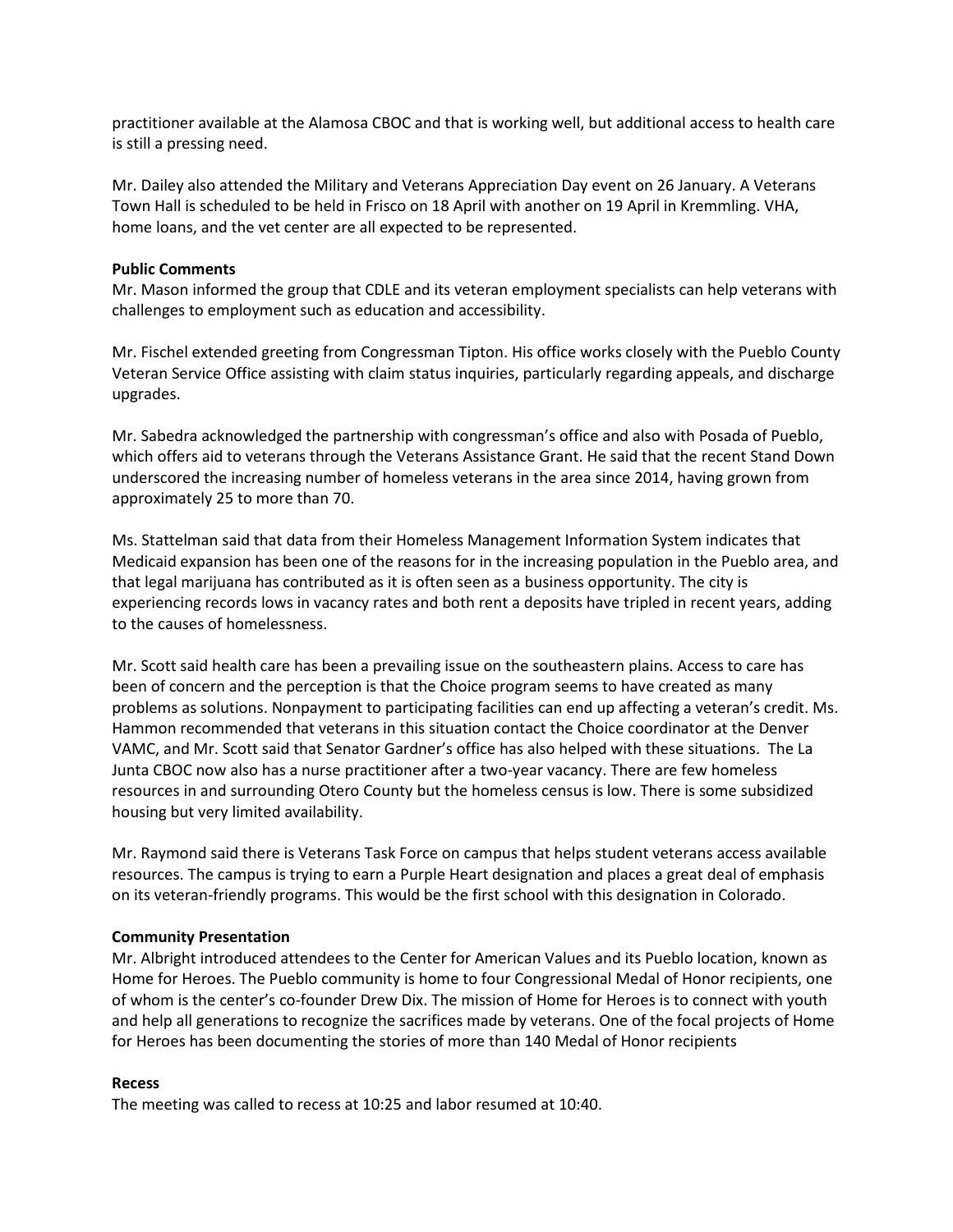## **Community Presentation**

Mr. Albright here presented a video about the Home for Heroes and its project, with excerpts from interviews with several Medal of Honor recipients.

## **Reports**

Mr. Dorman said the confirmations for the new board members are scheduled for 26 February at 01:30 p.m. at the Veterans Caucus meeting at the state capitol. In legislation he reported on SB 112, an unfunded outdoor recreation grant for veterans and SB 157, which proposes a State Women's Veterans office, funded from the Veterans Assistance Grant.

Mr. Mestas said that the division annual training conference will be held in Westminster April 10-13.The semi-annual payment list has been prepared and this is  $12<sup>th</sup>$  consecutive year that there is no report of veterans services from San Juan County. Veterans is San Juan are assisted by veterans service officers in neighboring counties. Other gaps in reporting were noted from Bent and Gilpin Counties. A new service officer has been hired in Jackson County and he will be trained at the state office. Larimer County plans to continue for the present with an interim veterans service officer. The state office will hold its selection board for new service officers in mid-February, and Mr. Robinson has agreed to serve on that board.

Ms. Hoagland said that the grants office has been very busy. The commissioning date of the USS Colorado has been scheduled for 17 March. Senator Gardner is to be the keynote speaker. Grant fund remaining too spent in each grant stream is approximately \$350,179.80 for the Veterans Trust Fund and \$492,435.00 for the Veterans Assistance Grant. Both grants are on track for spending to date. Mr. Dailey asked if Ms. Hoagland could comment on delayed reimbursement. Ms. Hoagland said the typical turnaround has been 10 days from the time that a reimbursement request is made complete. EFTs are occasionally held for verification by the receiving bank.

# **Action Item**

Mr. Dailey laid the question of phone attendance at meetings before the Board. Current bylaws require a quorum of four. Is that inclusive of phone attendance?

Ms. Hammon stated that she has not experienced any limitations or qualifications on phone attendance with other traveling boards of which she is a member. She suggested no limits on phone attendance. Mr. Rudder and Mr. Steen concurred. Mr. Steen suggested the Board explore permanent accommodation, such as a conference phone or voiceover IP tools.

Mr. Mestas said that cost would need to be evaluated in regard to purchasing specialized accommodation, and both Mr. Steen and Ms. Hammon offered to contribute their travel reimbursement is necessary.

# **New Business**

Mr. Callahan ensured all the Board members had a copy of the latest revision of the strategic plan. The plans has four strategic policy initiatives with 12 goals and 15 supporting objectives. Mr. Robinson suggested a wording change on SPI 4, changing Veterans Trust Fund/ Veterans Assistance Grant funding to "grant funding."

Ms. Hammon moved to assign subcommittees to create the action plans for each SPI. This was seconded by Mr. Rudder and opened for discussion. Mr. Mestas reminded the Board that the planning sessions